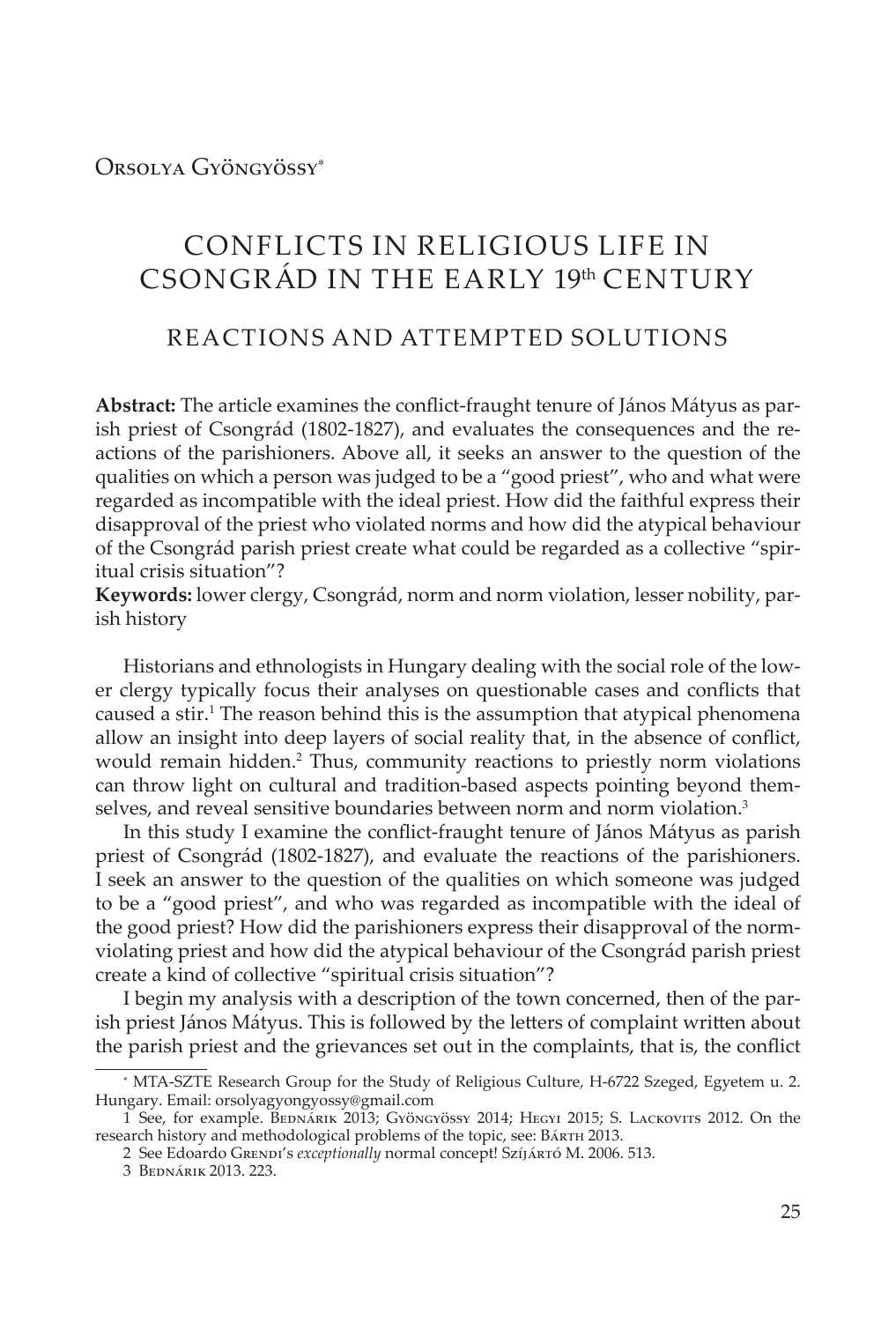situations and the attempts to resolve them, and finally the reactions of the parishioners in Csongrád. The majority of my sources are ecclesiastical: letters written to the diocesan bishop of Vác, visitation protocols, Holy See *(Sancta Sedes,* Holy Chair or Episcolal See) interrogation records, less often newspaper articles and minutes of the local assembly.

## **The town of Csongrád in the early 19th century**

In the early 19<sup>th</sup> century Csongrád was a Roman Catholic settlement inhabited by Hungarians. A census taken in 1827 found 11,283 persons in 1228 houses, among them ten Jews and two Protestants.4 The majority of the inhabitants of Csongrád were serfs farming plots of land, and cotters on the big estates, but in the first decades of the 19<sup>th</sup> century there had been an increase in the number of guilds.

The holder of the advowson<sup>5</sup> of the Saint Roche filial church in the Inner Town was the municipality, while in the case of the parish church of Our Lady it was the landowner count, the Károlyi family of Nagykároly. Csongrád had the appearance of a typical market town: it was surrounded by a giant ring of good quality plough land, with vineyards in the northern part, and lay beside the Tisza River, an abundant source of fish.

Our sources speak with recognition about the religious life of the people of Csongrád; the church was full to overflowing for mass, the many wayside crosses were well tended, charitable donations to the church were substantial. Veneration of the various patron saints of produce and farm animals was a special feature in the religious life of the population of fishermen and people who made a living from agriculture.<sup>6</sup>

The Franciscan fathers who came from the monastery in Kecskemét and a few from Szeged were permanent helpers of the Csongrád parish priests, selfsacrificing pastors of the parishioners. Already during Turkish times, their way of like won the support and sympathy of the people and this attachment further strengthened in the course of the 19<sup>th</sup> century. The superior of the Salvatorian monastery in Kecskemét<sup>7</sup> always ensured the presence of at least one mendicant brother in Csongrád, who was active as *procurator*<sup>8</sup> working for the salvation of the people living far from the church, among the isolated farms and filials: they

<sup>4</sup> Füzesi 1963-66. 189.

<sup>5</sup> *Advowson:* A privilege granted by the pope or king, independent of land ownership. In a few places as late as the early  $20<sup>th</sup>$  century patrons holding the advowson provided the parish properties and lands, built and repaired the church. When a vacancy arose they could make a proposal to the diocesan bishop regarding the successor. Tomisa 1997. 171.

<sup>6</sup> For more detail on veneration of the saints in Csongrád, see: Gyöngyössy 2010.

<sup>7</sup> *Szalvatorians, observant* (Strictioris observantiae): The aim of the trend that spread from Italy was a strict return to the rules laid down by Saint Francis. The movement appeared in Hungary in the 14<sup>th</sup> century. For more detail, see: Mályusz 2007. 272.

<sup>8</sup> *Procurator*: Monk in charge of an alms or pastoral territory. M. KAT. LEX. IV. 751.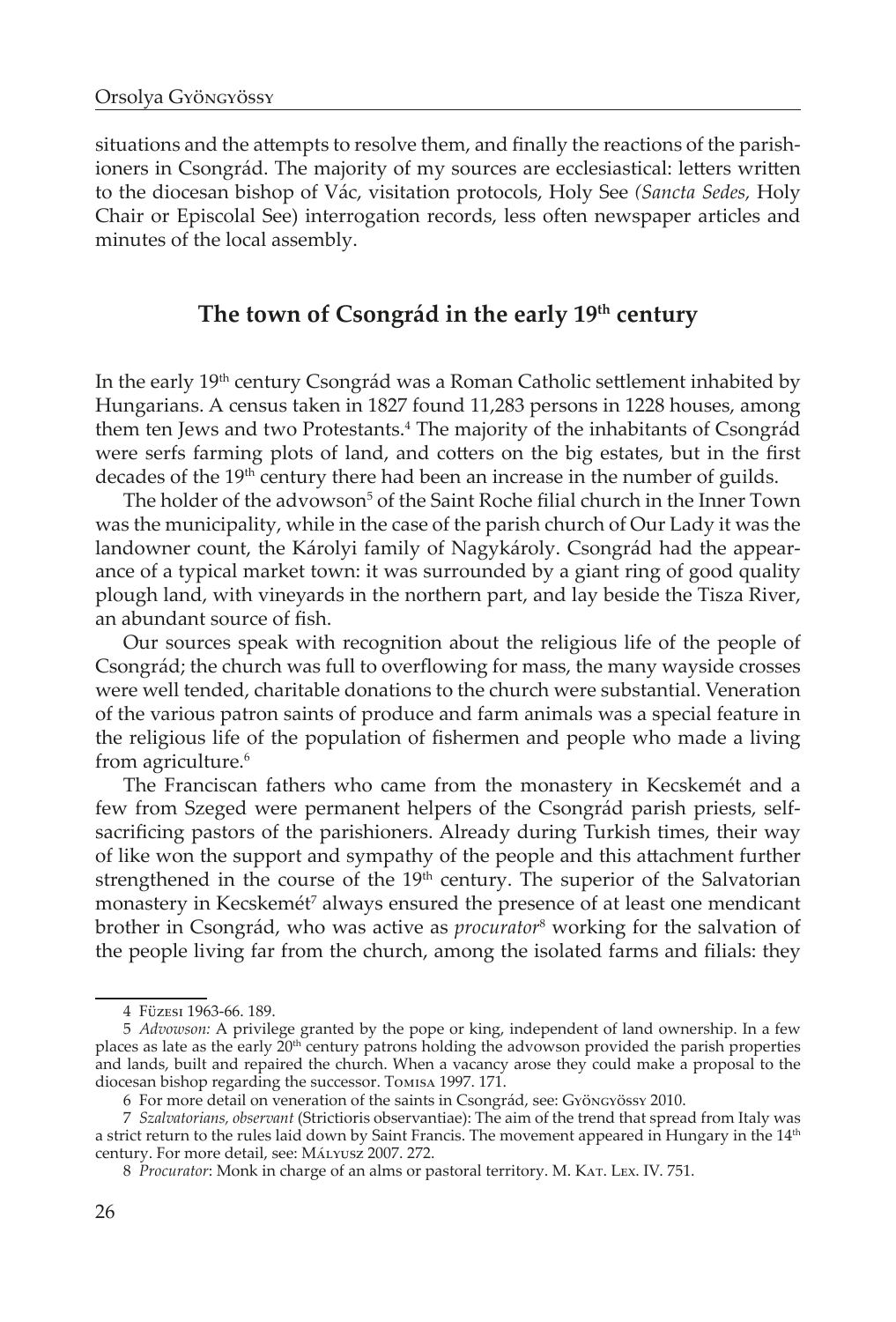heard confession, conducted funerals, baptised, gave the last rites, and at the special request of the parish priest also said mass and preached.

At the turn of the 18<sup>th</sup> to the 19<sup>th</sup> century András Kanyó, a learned priest was the Csongrád parish priest. He devoted special attention to education for the common people, making sure they knew the church teachings and heard edifying sermons. András Kanyó was especially diligent in beautifying and enriching the church of Our Lady. He made a very effective speech calling for donations for the new bell and had it entered into the Historia Domus.<sup>9</sup> Kanyó died in exceptional circumstances: "He consecrated the big stone cross at the big church on  $11<sup>th</sup>$  July 1802. The following day he died on the way to Vác, and now lies dead in Nagyabony […]. He died in 1802, but he is not dead, because he lives in his learning and zeal, in his piety and examples."10 The people of Csongrád mourned their educated priest for a long while. After his death János Mátyus who was 42 years old at the time was transferred to Csongrád in 1802 from neighbouring Csépa.

## **János Mátyus parish priest**

The ancestors of parish priest János Mátyus (1761-1830) received their letters patent with armorial bearings<sup>11</sup> from King Rudolf in Prague in the 16<sup>th</sup> century.<sup>12</sup> The family probably moved from Borfő beside the Bor river to Domony some time in the early 18<sup>th</sup> century.

We first come across the Mátyus family in documents related to the regulation of socage in Domony, as one of the seven land-owning families. According to the census of 1767-68, three serfs with plots of land and three cotter families lived on the estate owned by *Pál,* the elder brother of the parish priest Mátyus.13 In 1808 40-year-old Pál Mátyus and his wife were listed as the owners; in 1820 the name of János Mátyus, then parish priest in Csongrád, appeared among the Domony land-owners.<sup>14</sup>

Congrad Merye All-Eperg<br>2 am Nevezer" Vara Didon

Signature of János Mátyus "Bori-Borfői" VPL APriv. Mátyus János, 1830's

9 Archive of the Parish of Our Lady, Csongrád (hereinafter: NPI) Historia Domus, vol. I.

11 *Noble with armorial bearings*: A rank of nobility earned through feats of arms, it was not accompanied by a grant of land.

<sup>10</sup> Tari 1977. 13.

<sup>12</sup> Nagy 1857. 273-274.

<sup>13</sup> Pór – Asztalos 1989. 112.

<sup>14</sup> For a brief overview of the members of the Mátyus family in Domony, see: Pór – Asztalos 1989. 124-125.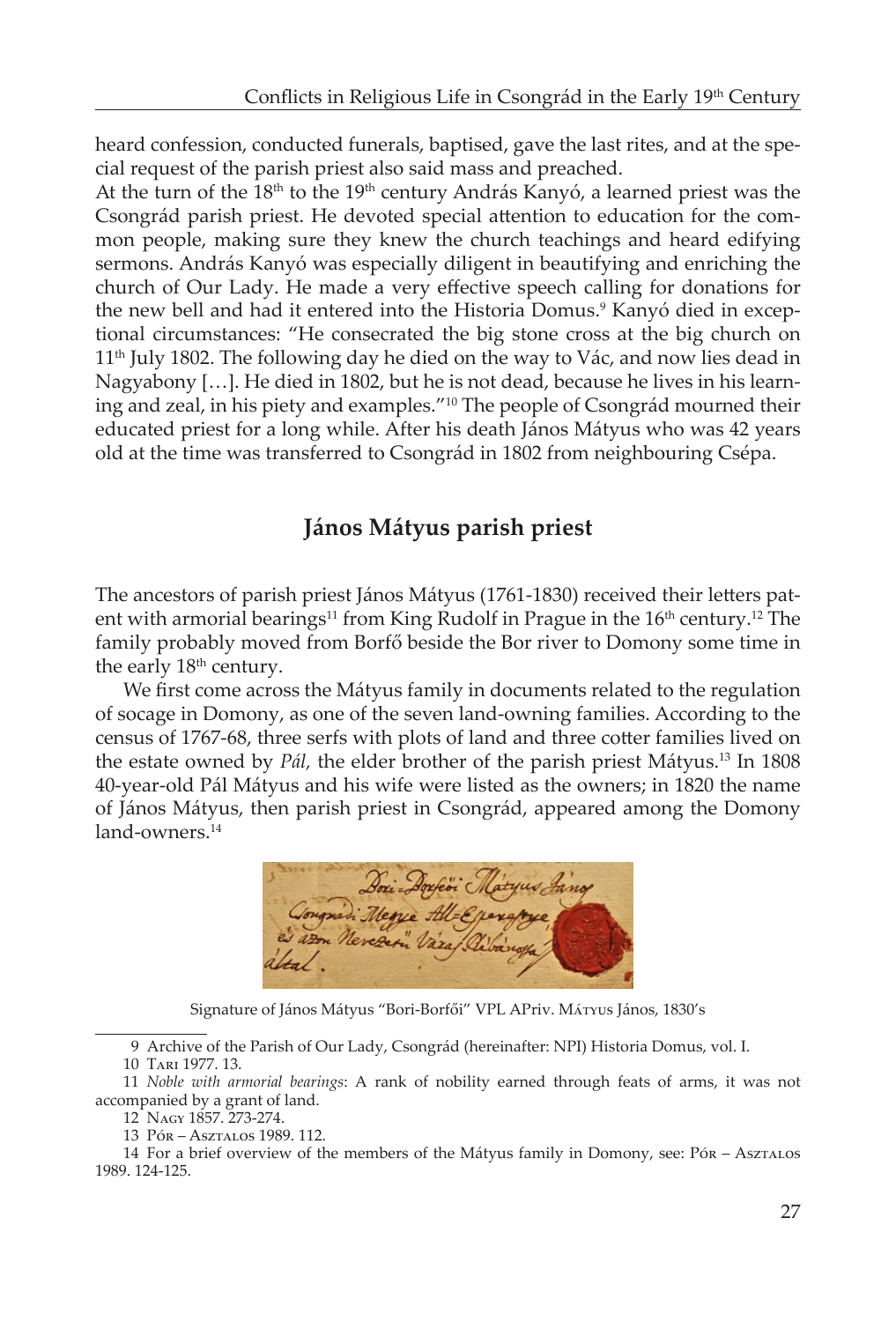We have no reliable information on the real wealth of the Mátyus family, we can only assume that they were a moderately well-to-do land-owning family. One thing is certain: in the period concerned the lack of land was a general problem in Domony, and the Mátyus estate was divided among at least<sup>15</sup> four children.

János Mátyus graduated from the seminary in Pest; his first appointment was as chaplain in Miskolc, then in Kiskunfélegyháza, from 1792 he was parish priest of Csépa. With a helping hand from József Steösszel, captain of the Jazygians and Cumans, János Mátyus was transferred to the suddenly vacant position at the head of the Csongrád parish.16 It is clear from the dossier on his person containing hundreds of pages accumulated during his years in Csongrád that the people of the town did not feel honoured by his presence. In 1825 the Bishop of Vác, tired of the complaints from parishioners, forced János Mátyus to resign from the parish.<sup>17</sup> The former parish priest went into retirement in Domony where he spent the remaining three years of his life trying to contrive his return to Csongrád.

Jeannes Matyus

Another form of signature: János Mátyus "de Domony" VPL APriv. Mátyus János, 1830's

Now, let us examine in brief points exactly what those letters of complaint and the testimony recorded by the canons of Vác contained concerning the reasons for the crisis in the Csongrád church community, and that described the actual conflicts.

### **Norm violations and complaints**

The letters of complaint about parish priest Mátyus and the testimony recorded set out in detail the problems that arose in Csongrád in the performance of liturgical and pastoral duties.

#### *1) The neglect of pastoral tasks*

If none of the three chaplains was at home, the parish priest made the infant to be baptised or the sick person to receive the last rites wait until one of them

<sup>15</sup> The names of four siblings appear in the available sources: Pál, János, Erzsébet and András, but it cannot be excluded that there were also other inheritors.

<sup>16</sup> Tari 1977. 13.

<sup>17</sup> Chobot 1917. 839.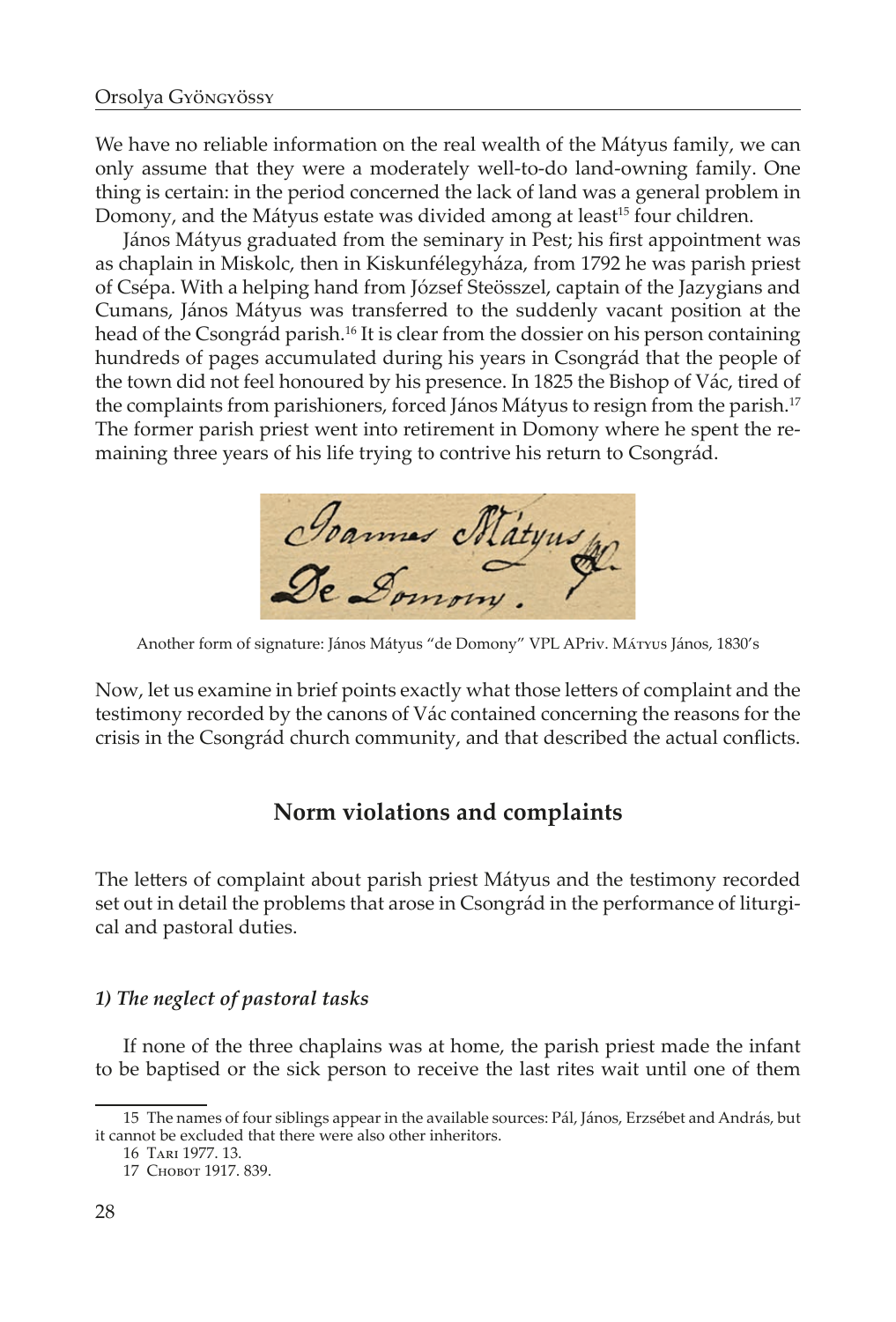returned. Personal tragedies occurred because of this, people died without confession.18 He himself only administered a sacrament (baptism, marriage, last rites), generally to more prosperous townsfolk or guild members, in exchange for a gift.<sup>19</sup> If he was to say mass, he began almost an hour late. In winter this annoyed the people of Csongrád because of the cold, in summer because of the time lost from work.<sup>20</sup> Another complaint made against him was that he allowed his chaplains to say only two masses a day which meant that the church was crowded on these occasions; people were pressed together, someone always fainted.<sup>21</sup>

#### *2) The neglect of religious education*

According to the letters of complaint the Csongrád parish priest never gave religious education or spiritual teaching, $22$  he neglected the cause of enlightening the people. Indeed: if he wanted to convince the faithful of something at any cost, he would draw on popular superstitions. When János Mátyus heard that a family in mourning did not want to have an expensive Requiem mass<sup>23</sup> said, he warned them that they would deeply regret the decision, "when the soul returning home props a sack against the door, throws down the pots in the kitchen".24

#### *3) Arbitrarily imposing and raising surplice fees*

In addition to the fees set out in the Canonica Visitatio,<sup>25</sup> János Mátyus introduced new "taxes". In the 1820s–30s he asked parishioners to pay 1 forint as *waiting money* to hear the cantor sing the funeral valediction; he gave half of this sum to the chaplain performing the service – "if he remembered".<sup>26</sup> For a wedding

<sup>18 &</sup>quot;If the respected parish priest was called to hear confession […] he would not go, but said that the chaplains would come […] [in this way] two women died without the last rites."Vác Episcopal and Capitular Archive, Acta Privatorum (hereinafter: VPL APriv.) János Mátyus, 16 May 1823. Letter from the Magistrate and Council of Csongrád to the Episcopal See of Vác.

<sup>19</sup> VPL APriv. János Mátyus, 10 July 1823. Investigation protocol, testimony of József Urgasz.

<sup>20</sup> VPL APriv. János Mátyus, 10 May 1823. Letter from the municipal magistrate of Csongrád to the Bishop of Vác.

<sup>21</sup> VPL APriv. János Mátyus, 10 July 1823. Investigation protocol, testimony of András Makai.

<sup>22 &</sup>quot;He does not hold spiritual teaching for young people, instruction in religion obviously suffers and they grow up without it." VPL APriv. János Mátyus, 10 May 1823. Letter from the municipal magistrate of Csongrád to the Bishop of Vác.

<sup>23</sup> *Requiem mass:* lat. "rest". This was the name given after the Council of Trent to the mass said in black vestments for the repose of the souls of the dead. The requiem mass was given its name from the first word of the *introit,* the first prayer: *Requiem in aeternam dona eis Domine* (Grant them eternal rest, O Lord). M. Kat. Lex. XI. 2006. 574.

<sup>24</sup> VPL APriv. János Mátyus, 10 May 1823. Letter from the municipal magistrate of Csongrád to the Bishop of Vác.

<sup>25</sup> *Canonica Visitatio*: lat. "canonical visitations", the inspection of parishes. In Hungary we have data from the  $12<sup>th</sup>$  century on protocols written by bishops or vicars general, covering questions compiled by the bishop. The Council of Trent (1545-63) regulated the course and frequency of such visitations. Tomisa 2002.

<sup>26</sup> APriv. János Mátyus, 10 July 1824. Testimony of chaplain Ferenc Kováts.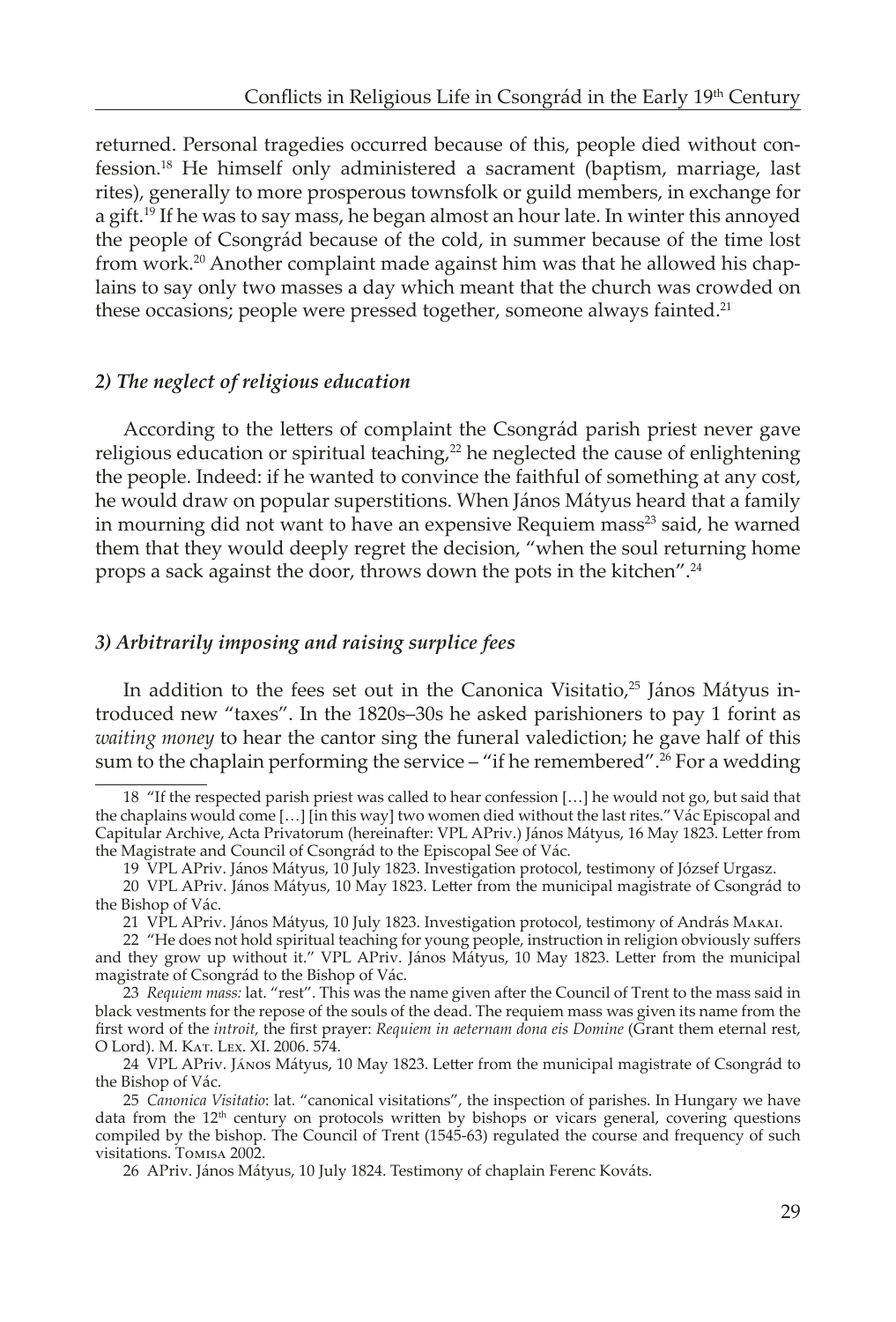on Sunday two large hens were added to the usual fees.<sup>27</sup> He charged 20 forints for the consecration of new guild banners, and 10 forints for the banners of the "ancient guilds" to be placed in the church sanctuary. News of the unusual extra income being demanded by the Csongrád parish priest reached the bailiff of the Károlyi estate who called on the guilds to refuse payment.<sup>28</sup>

#### *4) Violation of religious commands*

In return for a suitable payment parish priest Mátyus was prepared to overstep even the most basic church regulations. He set his fee for a wedding during Lent at 15 forints.29 If the church service ordered was not in the end provided, he did not refund the payment, saying: "it is difficult to prise out anything that falls into the hands of the priests". When the son of the guild master Pál Miskoltzi died, the service was conducted in "ordinary" vestment instead of a black cope; the parish priest offered to count the difference towards the costs if his other child died. There were problems at other times too with the respect of church regulations. Witnesses claimed the saw the parish priest's servants carrying water, stripping corn, baking bread on feast days or Sundays, that is, breaking the Sabbath.<sup>30</sup>

#### *5) Violation of moral norms*

All these shortcomings and "transgressions" appear to be especially serious sins, given that the parish priest was considered to be the chief guardian of moral order. People turned to him if discord arose between marriage partners, if justice had to be done in family affairs, to persuade people to drop grievances against others. If parishioners turned to a priest with a complaint concerning their private affairs, the general procedure was for the priest to examine the complaint and then call the parties concerned to discuss the matter together. But according to the letters of complaint, in return for a calf parish priest Mátyus did not call in the party in the wrong, for example the wife who had fled, or the husband who had committed adultery.<sup>31</sup>

<sup>27</sup> VPL APriv. János Mátyus, 16 May 1823. Letter from the municipal magistrate and council of Csongrád to the Vác Episcopal See.

 $28$  "I wished to have our banners moved from the rear of the church to the sanctuary, so that new guilds that have registered themselves do not place their banners before ours and so gain priority in some form." VPL APriv. János Mátyus, 10 July 1823. Investigation protocol. Testimony of János Üveges. For further details of the affair, see: Gyöngyössy 2013.

<sup>29</sup> VPL APriv. János Mátyus, 10 July 1823. Investigation protocol. Testimony of László Ketskés.

<sup>30</sup> VPL APriv. János Mátyus, 16 May 1823. Letter from the municipal magistrate and council of Csongrád to the Vác Episcopal See. See also: VPL APriv. János Mátyus, 10 July 1823. Investigation protocol. Testimony of Veronika Lovas.

<sup>31</sup> VPL APriv. János Mátyus, 10 July 1823. Investigation protocol. Testimony of András Makai.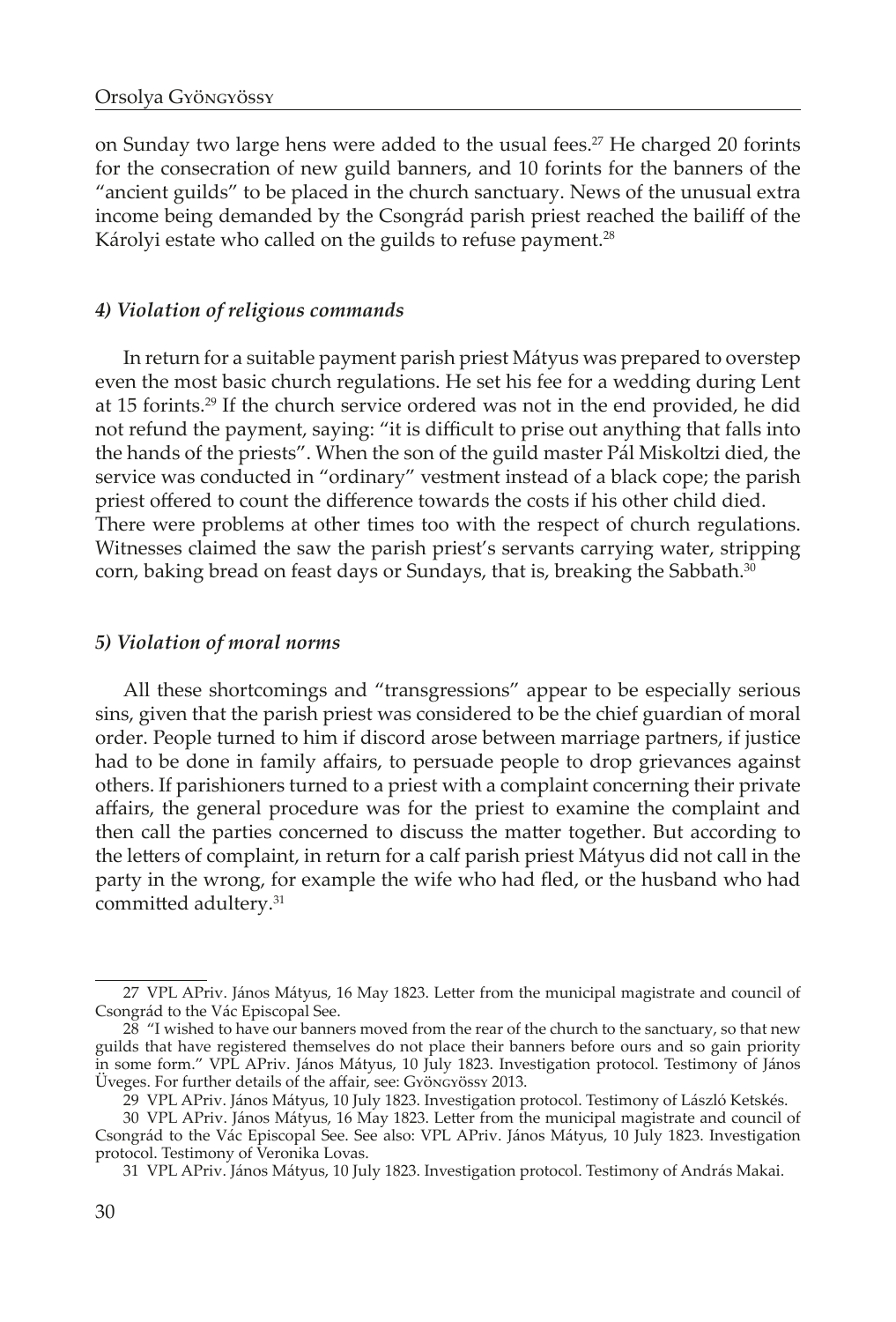The parish priest himself was suspected of fornication in three cases. First a girl working as a servant of the rectory gave birth to a child from an unknown father<sup>32</sup>, then the priest's housekeeper, a woman called Lizi, although she was a married woman, twice remained in the rectory when she gave birth. The witnesses named this housekeeper as the main cause of the local disputes as the parish priest took her word unconditionally. Ignoring the annoyance of parishioners, János Mátyus drove around the streets of Csongrád in a carriage with his housekeeper. Once after a funeral he seated Lizi beside himself in the carriage, in place of his chaplains. As József Urgasz, former Csongrád chaplain, said in his testimony:

"If someone has any business at the rectory, he first goes to the cook because they say that 'Lizi can arrange everything'."33

When the housekeeper was sick, the parish priest nursed her, on one occasion in the presence of several witnessed, he rubbed fat on her $34$ .

#### *6) Violation of the norms of social contact*

János Mátyus was also accused of paying no attention to the opinion of parishioners and behaving insensitively. On one occasion, claiming that he was ill, he left his chaplains to conduct the Easter Resurrection mass. During the mass he drove out to the rectory's farm with his sister, and returned to Csongrád just as the procession was beginning. When

"the people were praying with the greatest piety outside the church, without deviating from his path, disturbing them in their devotions, he practically drove his carriage through their midst".<sup>35</sup>

In many cases the witnesses spoke of the parish priest swearing. This in itself is scandalous, but is even more so if the priest mentioned the devil or sexual things – and according to the witnesses this happened regularly.<sup>36</sup>

<sup>32 &</sup>quot;The Csongrád parish priest not only freely fornicated with Judith Frajstadt, a young servant girl, but when this girl became pregnant, after her maternal instincts were stamped out she caused herself to have a miscarriage and buried the foetus in the yard of the rectory". VPL APriv. János Mátyus, 3 November 1807. Testimony given in Szegvár, at the court judging prisoners in Csongrád county (János Lévai Tóth).

<sup>33</sup> VPL APriv. János Mátyus, 10 July 1823. Investigation protocol. Testimony of József Urgasz.

<sup>34</sup> VPL APriv. János Mátyus, 10 July 1823. Investigation protocol. Testimony of Mrs Mihály Eszes née Katalin Csordás. *Rubbing:* A special form of healing in which the patient's body was massaged, pressed or stroked either dry or damp (with oil), at times with medicinal herbs. See: Magyar Néprajzi Lexikon [Hungarian Encyclopaedia of Ethnology], under the heading "gyógyító" (healing). http:// mek.oszk.hu/02100/02115/html/2-830.html. Accessed on 08 November 2015.

<sup>35</sup> VPL APriv. János Mátyus, 16 May 1823. Letter from the municipal magistrate and council of Csongrád to the Vác Episcopal See.

<sup>36</sup> VPL APriv. János Mátyus 12 August 1825. Investigation protocol. Testimony of János Seres.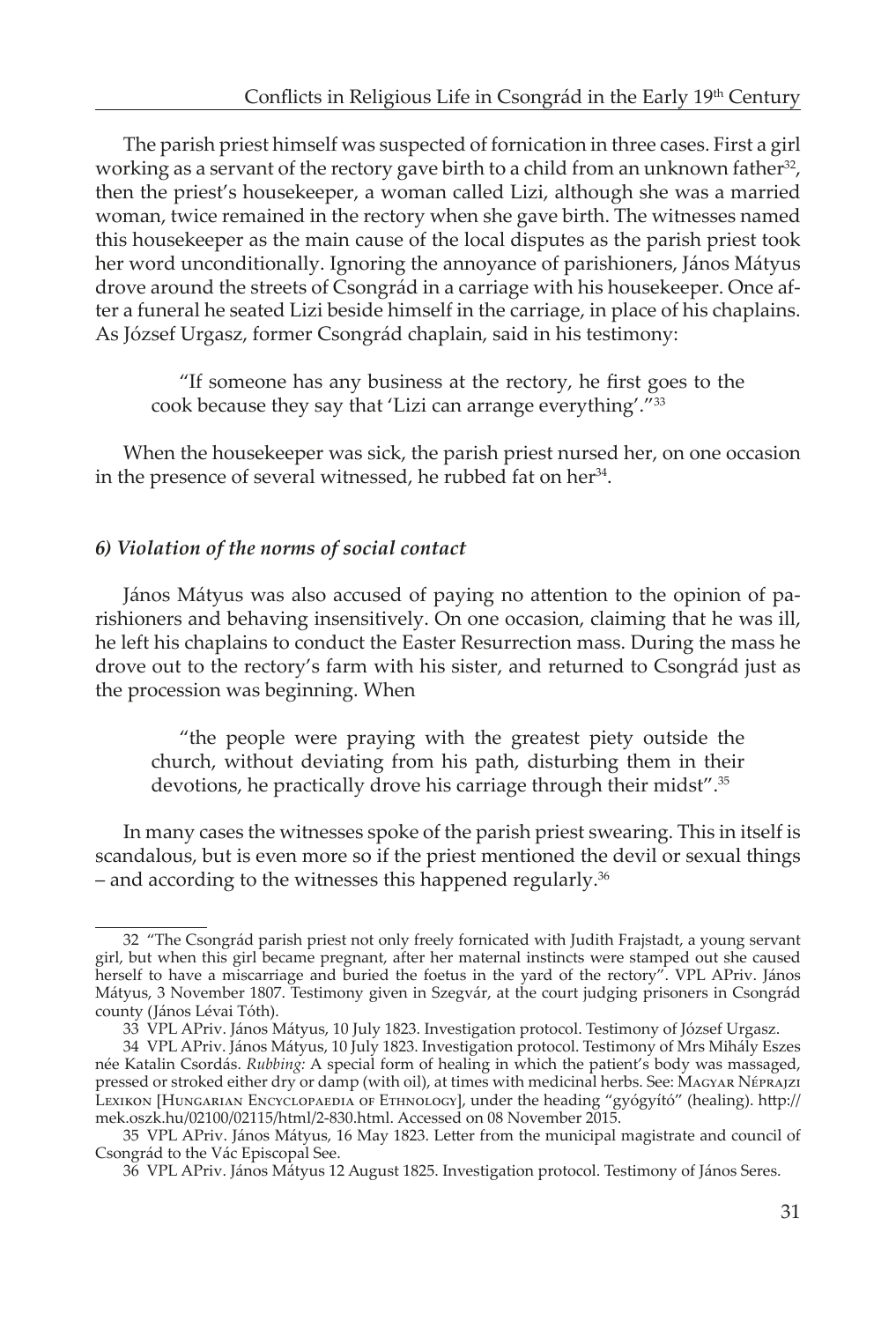In addition to all this we must mention the parish priest's nature: he did not tolerate contradiction and was quick to anger. He beat his servants $37$  or anyone who aroused his anger, with a stick, a pizzle, or his own hands. A number of similar cases came before the municipality and the Vác episcopal see.<sup>38</sup> János Czimmermann, a hatter, had the town's surgeon draw up a description of the injuries caused to him by the parish priest,<sup>39</sup> then travelled in person with this certificate to Vác, to have him called to account. Despite an investigation drawn out over several years, the hatter remained without compensation for the case that had cost him close to 1000 forints in expenses.

The event that finally led to the suspension of János Mátyus was when he chased his chaplains Rosemberszky and Géczi with a bayoneted rifle around the rectory but he tripped and they escaped. There is a thick dossier of papers on the case in the Vác Episcopal and Capitular Archive. It is an indication of the significance of the case that it was recorded in peasant diaries, even though the facts there are not correct. $40$ 

## **Conflicts and reactions**

Now, let us see how the parishioners evaluated the parish priest's behaviour, what their attitude to it was and what they did to remedy the situation.

Comparisons to the parish priest, spread by word of mouth are formulas that aptly express and report on the problems. Speaking of the parish priest who sent children home without baptism, the midwives said that

"it would be easier to tempt the dragon out of its cave than the Reverend father from his house".41

Even more frequent remarks were made about the parish priest's neglect of his duties:

"People grumbled, saying: Shame! Shame, he should carry the Sacrament on such an important day, not go out to the farm".<sup>42</sup>

<sup>37 &</sup>quot;That the Reverend Father is full of anger I know from my own experience, as he often threatens me with his sword in the stable, once he stabbed me in my side with the sword and if God had not taken such care of me, I do not know what would have happened." VPL APriv. János Mátyus 12 August 1825. Investigation protocol. Testimony of József Horváth, rectory coachman.

<sup>38 &</sup>quot;In 1808 he [János Mátyus] grievously beat József Angyal, a soldier, who approached the municipality with a request for compensation" Füzesi 1963-66. 181.

<sup>39</sup> VPL APriv. János Mátyus, 6 August 1822. Certificate on the injuries suffered by János Czimmermann, a hatter, signed by András Werner, Tamás Bernitzky surgeons.

<sup>40 &</sup>quot;On 18 August 1825, dean János Mátyus brawled with chaplain Rozembertzki. For which dean János Mátyus was summoned to Vác and remained there." Tari 1977.

<sup>41</sup> VPL APriv. János Mátyus, 10 July 1823. Investigation protocol. Testimony of Pál Miskoltzi.

<sup>42</sup> VPL APriv. János Mátyus, 10 July 1823. Investigation protocol. Testimony of Pál Miskoltzi.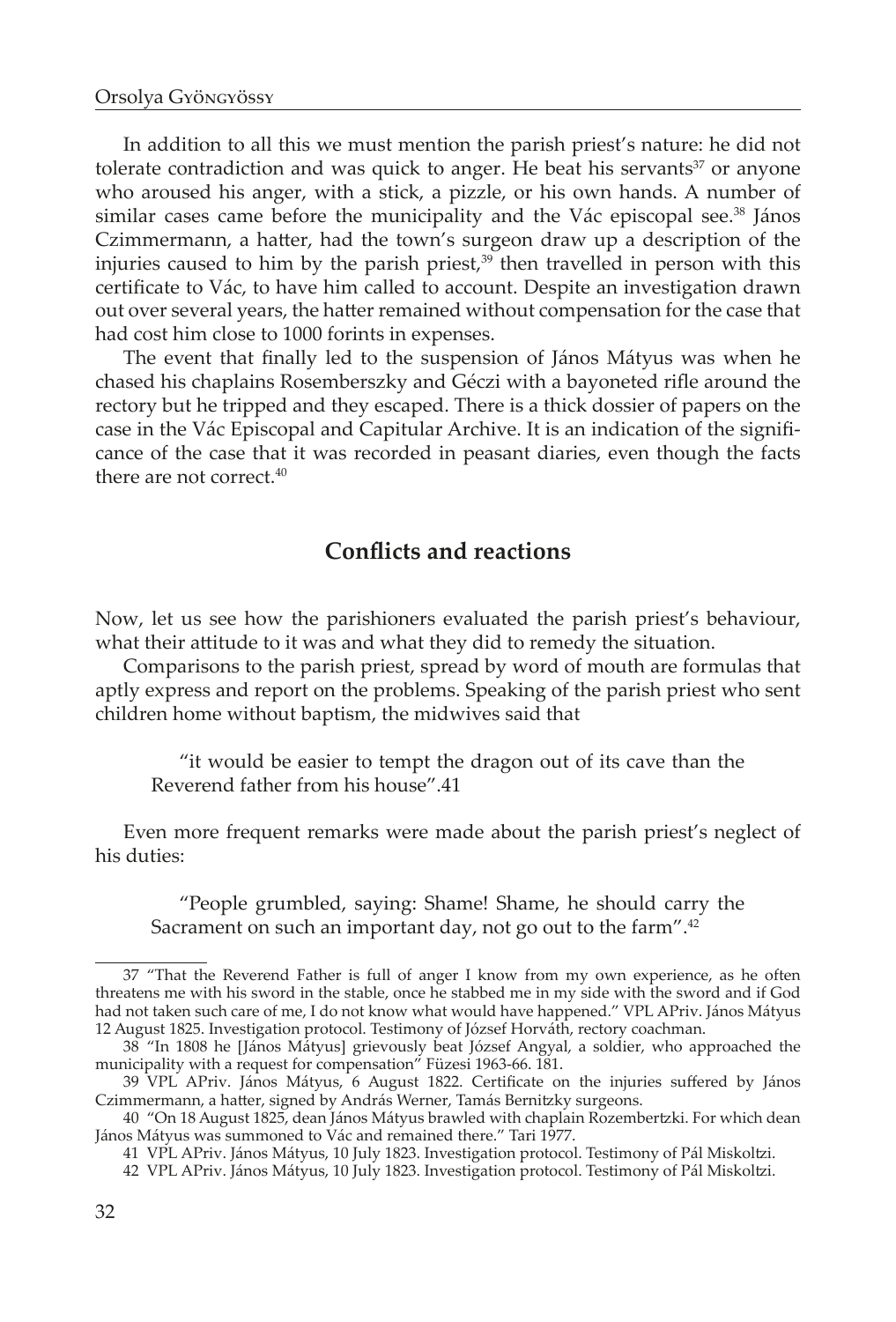The next stage was to make written complaints about the parish priest, at first to the local magistracy, then to the diocesan bishop. The most detailed letter was written on 10 July 1823 on the basis of complaints made to the Csongrád town council. The letter was composed jointly by the magistrate and the notary, it was then read in the general assembly, approved by the council members, and sent in the town's own carriage to the Vác Episcopal See.<sup>43</sup> The accusations essentially include the norm violations outlined in the previous chapter. The diocesan bishop instructed Vác diocesan arch-deacons to conduct an investigation into the contents of the letter. The questions were drawn up by the Vác Episcopal See and the investigation could not depart from them. The arch-deacons came in pairs to Csongrád to record the testimony of as many as 30-40 witnesses. Successive investigations were carried out, either because of new complaints that arose, or for a revision of testimony – the latter was always requested by the Csongrád parish priest. The episcopal investigation<sup>44</sup> resulted in further sources, protocols and testimonies.

A great part of both the letters of complaint and the testimonies describes the state of mind of the community, stressing the emotional harm:

"Generally speaking, everyone feels a deep hatred for János Mátyus dean and Csongrád parish priest […] No one has the slightest trust, affection or respect for him, his parishioners appear before him out of duty, in fear and trembling."45

The outline of the state of mind is followed by a detailed account of the specific case, with names and place, set out in points for the Holy See.

The letters and testimonies generally end with requests and suggested solutions. In the case of János Mátyus they regarded a transfer or retirement as an acceptable alternative:

"We humbly beseech that you send and appoint another parish priest in his [János Mátyus's] place".46

"The people often say they wish he would be taken away; if only he would go away to rest in his old age, God willing. People

<sup>43</sup> VPL APriv. János Mátyus, 2 March 1825. Investigation protocol. Testimony of Pál Kása.

<sup>44</sup> In disciplinary matters involving priests, the diocesan bishop judged through the regional vicar general and the Episcopal Holy See Court (in terminology of the period: *Szentszék – Holy See*). Accordingly, the priest's immediate superior was the regional vicar general delegated with (transferred) power by the diocesan bishop. It was the task of the regional vicar general to coordinate the work of the priests in his district, supervise the church and liturgical order, and visit all the parishes at least once a year. He is the one who could conduct hearings and inspections in disciplinary matters involving priests. During the period examined here the parish priests of Csongrád belonged under the supervision of the vicar general of Hódmezővásárhely.

<sup>45</sup> VPL APriv. János Mátyus, 10 July 1823. Investigation protocol. Testimony of József Urgasz.

<sup>46</sup> VPL APriv. János Mátyus, 7 July 1823. Letter from the municipal magistrate and council of Csongrád to the Vác Episcopal See.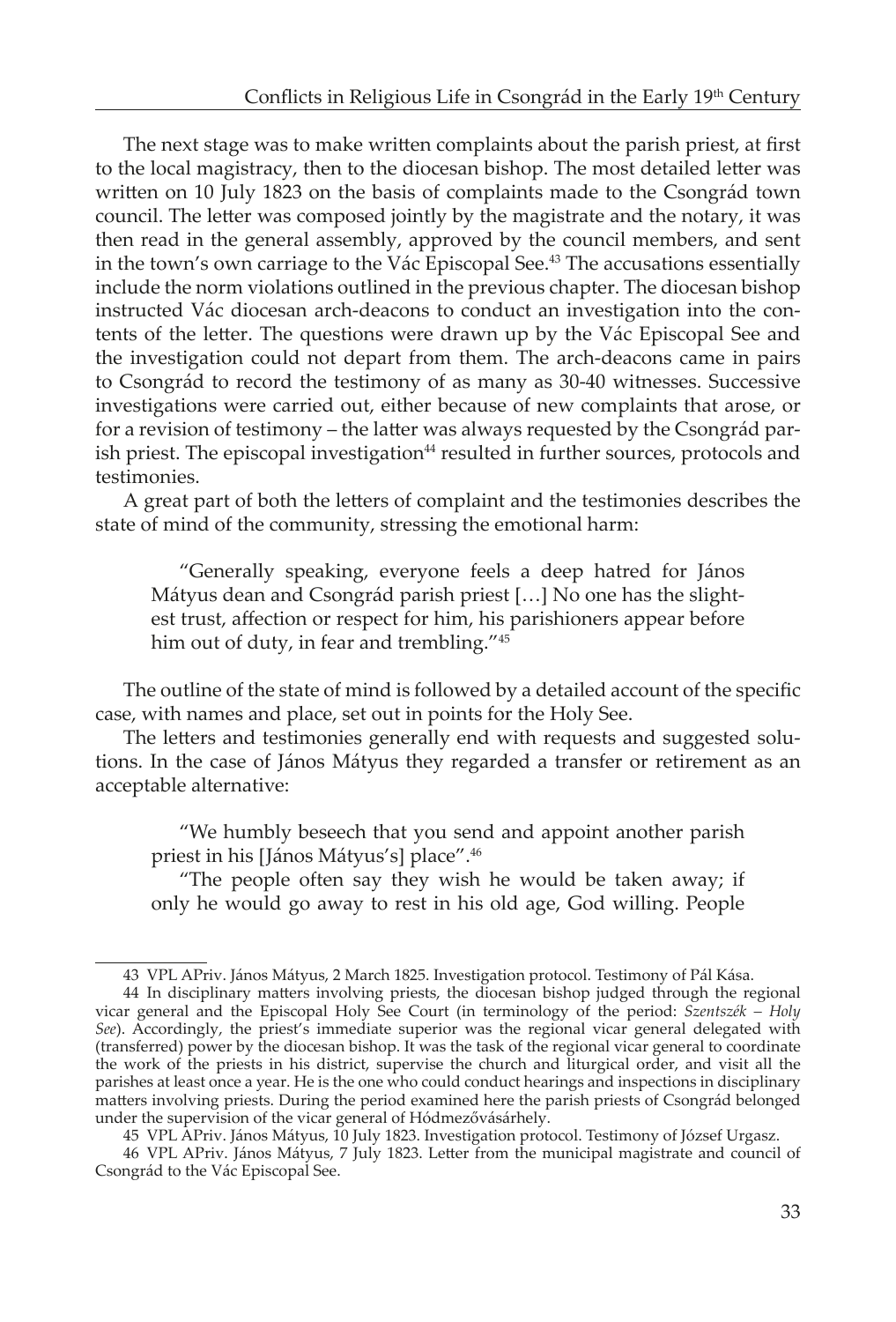think that he will go to Vác as a chaplain, or that he will retire to Domony"47.

According to his former chaplain János Mátyus was unfit for priestly service because of his cruelty, while others thought the "derangement" of his mind made him unfit.<sup>48</sup>

At times the witnesses make threats regarding what would happen if the episcopal see did not act in the case:

"People are so discontented that, if he remains among us, we will all become Lutherans."49

The threat of conversion was not always just empty words: in the  $18<sup>th</sup>$  century the inhabitants of a settlement in Transdanubia converted to the Calvinist faith to free themselves of their hated priest.<sup>50</sup> We do not know of any individual or group conversions in Csongrád during that period.

The hatter János Czimmermann who was beaten blamed the parish priest's cruelty and the chaplain's procrastination for the crisis of his pious spiritual life:

"Reckon before God for the fact that *I lost my faith* because the Priest, out of pride and anger drove his poor sheep undeservedly out of the holy fold that he vowed to serve in the name of Jesus Christ, giving him to the wolf and never bringing him back".<sup>51</sup>

Parallel with the growing discontent of the parishioners, passive resistance against the parish priest also increased. The number of persons attending mass fell, especially among inhabitants from the more distant filials who declined to make the long trip. Some of those who came for mass grew tired of waiting and left after half an hour. Because the parish priest demanded a substantial sum for the consecration of wayside crosses there was a sharp decline in donations of this nature, and some of the newly erected crosses went for years without being consecrated.<sup>52</sup> In the final analysis the dissatisfaction of parishioners was manifested in a decline in the practice of religion.<sup>53</sup>

<sup>47</sup> VPL APriv. János Mátyus, 2 March 1825. Investigation protocol. Testimony of Pál Jusztin.

<sup>48 &</sup>quot;In general it is his belief that he is totally unsuited to be a priest because he is exceedingly cruel."VPL APriv. János Mátyus, 12 August 1825. Investigation protocol. Testimony of chaplain János Seres. "I see from his gaze, his deeds and his speech that he is no longer in his right mind." VPL APriv. János Mátyus, 10 July 1823. Investigation protocol. Testimony of Pál Miskoltzi.

<sup>49</sup> VPL APriv. János Mátyus, 10 July 1823. Investigation protocol. Testimony of Mihály Gyarmati. 50 Information from Emőke S. Lackovits.

<sup>51</sup> VPL APriv. János Mátyus, 9 January 1826. Letter from János Czimmermann, hatter, to the Csongrád chaplain.

<sup>52</sup> VPL APriv. János Mátyus, 16 May 1823. Letter from the municipal magistrate and council of Csongrád to the Vác Episcopal See.

<sup>53</sup> VPL APriv. János Mátyus, 16 May 1823. Letter from the municipal magistrate and council of Csongrád to the Vác Episcopal See.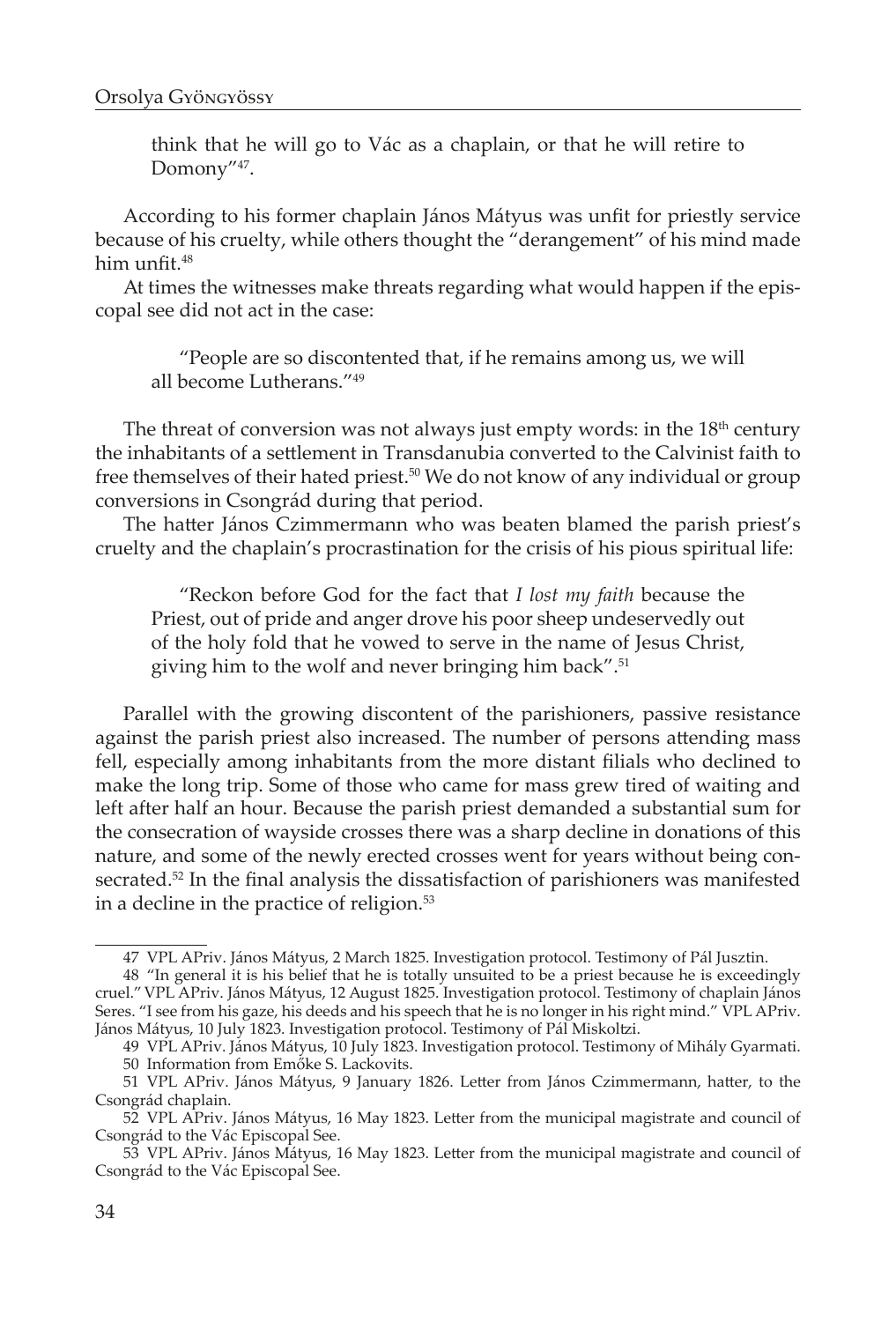## **Society's judgement of the "disorderly" parish priest and attempts to resolve the conflict**

A number of testimonies summed up the performance of János Mátyus in a single word, *disorderly*, or rather, a lack of order.<sup>54</sup> The failure to respect moral norms endangered the community's traditional norms and weakened it; this fear for the moral order can also be felt from the complaints made by parishioners:

"Because of him [i.e. the parish priest] people now feel that they are free to swear, fornicate, commit adultery, act violently, work on the Sabbath, etc.".55

The judgement of János Mátyus was aggravated by the fact that the majority of parishioners in Csongrád had accepted and were sincerely fond of his predecessor. In a number of letters they compare the old and new order – or rather, the lack of order (autocracy) – measuring the actions of János Mátyus against those of András Kanyó.<sup>56</sup> As the agricultural labourer Jakab Takács said in his testimony:

"We have all become estranged from him [from János Mátyus] because the good order that existed under the deceased Reverend father Kanyó no longer exists."<sup>57</sup>

This series of shortcomings was compounded by the conflict-prone personality of János Mátyus, his quick-tempered, aggressive nature that was only further strengthened by his *sense of himself as a noble*.

The picture of the Csongrád parish priest that emerges from the letters faithfully reflects all the stereotypes of behavioural sociology that are generally repeated in connection with the minor nobility of the period. They include aggressiveness, the abuse of power and an exaggerated sense of self-importance. Earlier, as parish priest of Csépa, the only curial (noble) village in the neighbouring micro-region of Tiszazug, he had declared that:

"I am two nobles, I can beat a nobleman too."58

<sup>54 &</sup>quot;He does not keep any order at all in the service of the Lord"; […] there is no order in his office." VPL APriv. János Mátyus, 10 July 1823. Investigation protocol. Testimony of Mihály Szabó and Jakab Takács.

<sup>55</sup> VPL APriv. János Mátyus, 10 July 1823. Investigation protocol. Testimony of Jakab Takács.

<sup>56</sup> It is rarely stressed that there is almost never a tabula rasa for a community's spiritual leader; he naturally joins in the chain of local tradition and memory. He has to face and deal with points of reference, memory patterns, reflections and comparisons regarding his predecessor in office. His tasks and the area requiring pastoration also depend on the "legacy" left to him.

<sup>57</sup> VPL APriv. János Mátyus, 10 July 1823. Investigation protocol. Testimony of Jakab Takács.

<sup>58</sup> VPL APriv. János Mátyus. 23 August 1799. Investigation protocol. Testimony of János Szilágyi.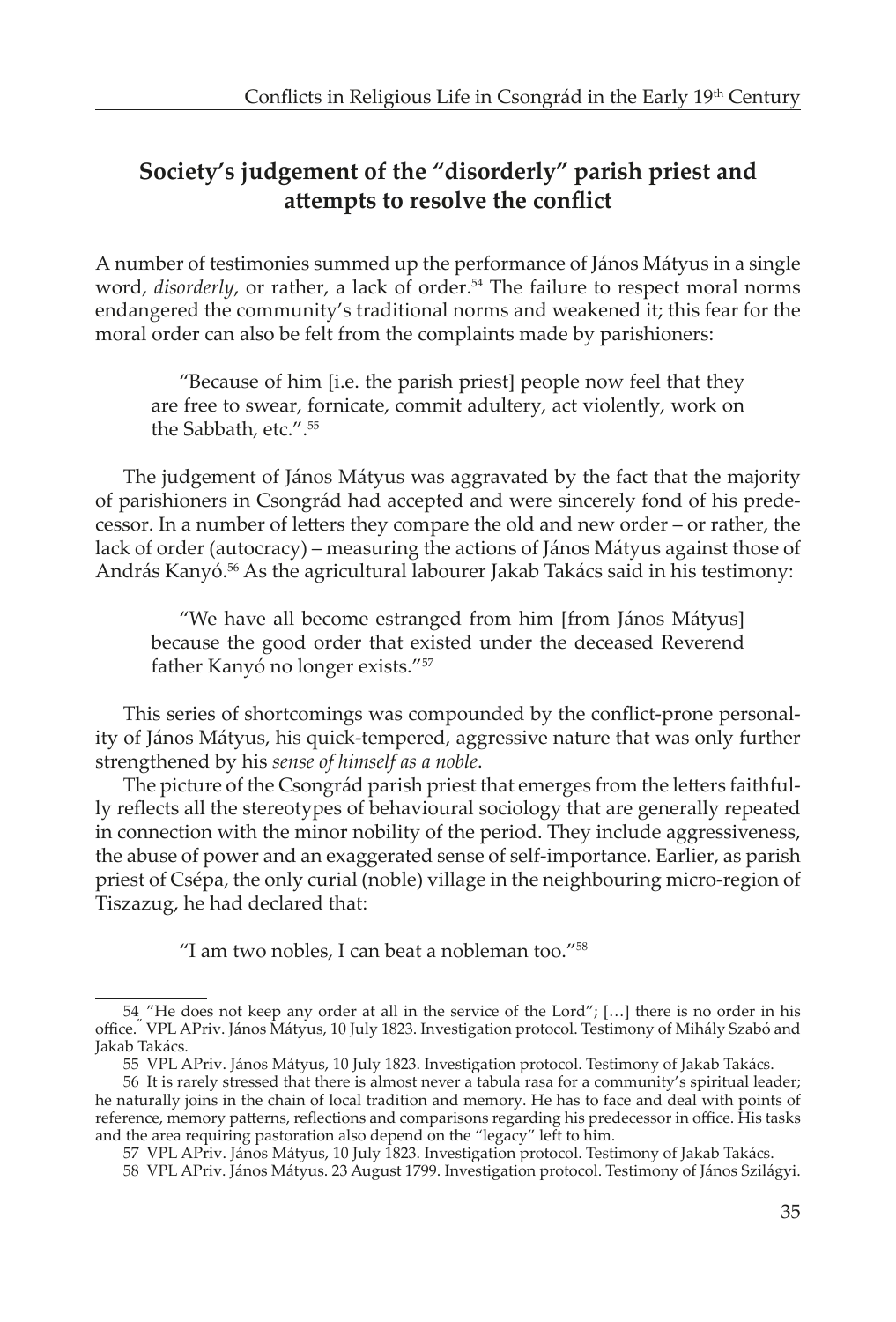He regarded himself as noble both by virtue of his ancestors, and of his membership of the priesthood.

Coming from Csépa to Csongrád, a settlement inhabited largely by serfs and cotters, he spoke with undisguised disdain of the parishioners he called "unworthy, shabby" peasants, including among them the town magistrate, the councillors and all those who gave testimony against him.<sup>59</sup> In two letters he wrote from Csongrád, he cites a passage from Werbőczy's Tripartitum<sup>60</sup> that says in essence:

"He who believes a peasant, is worse than a murderer." $61$ 

The solution was to keep alive the proposal and constantly push for the parish priest's transfer, and also to make increasing use of the chaplains and the mendicant Franciscan father active in the district. After a while, not only did the parish priest refuse to administer the sacraments, whenever they could the parishioners preferred to turn to the mendicant Franciscan father and the chaplains. Another possibility was to approach other parish priests in the area; there are sources recording this practice.<sup>62</sup>

We can only suspect the reasons for the lenient behaviour of the Vác Episcopal See. It is certain that in his letters János Mátyus made numerous references to his influential acquaintances, his excellent relations with the Károlyi estate, and his kinship ties to the Steösszel family in Tiszaug. The contradictory attitude of the fellow archdeacons and chaplains conducting the investigation is also instructive. For example, after the suspension of János Mátyus, in one of his letters György Nagy archdeacon and parish priest in Cegléd tried to convince the Bishop of Vác that exiling parish priest Mátyus to Domony would do more harm to the judgement of the lower clergy than leaving him unmolested in Csongrád. As he put it:

"The Hungarian Catholic priesthood is the first in the world among the bright stars of the round heavens and [it is my wish that] this shining light should not be further dimmed by removing Mr János Mátyus from the true Church of Jesus Christ."63

<sup>59</sup> Csongrád County Archive of the Hungarian National Archive, Csongrád Branch Archive (hereinafter: MNL CsML CsL) Cs. V.B. 42.e. The people of Csongrád recognised as "real" nobles only members of the family of the former landlord-holder of avowson, who did not even have residences in the settlement and whose visits were a real sensation. The social weight of the nobles listed in the birth registers was insignificant. In 1829 only 53 nobles had the right to vote in Csongrád. Füzesi 1963- 66. 190.

<sup>60</sup> The "Tripartite Book" (Tripartitum) of István Werbőczy completed in 1514 was a collection of the feudal laws on Hungary in that period; it remained in use right up to 1848. See: Csiky 1899.

<sup>61</sup> VPL APriv. János Mátyus, s.d. 1824. Letter from János Mátyus to the Bishop of Vác.

<sup>62</sup> VPL APriv. János Mátyus, 10 July 1823. Investigation protocol. Testimony of Mihály Gyarmati.

<sup>63</sup> VPL APriv. János Mátyus, 19 July 1826. Letter from György Nagy, archdeacon, parish priest of Cegléd to the Bishop of Vác.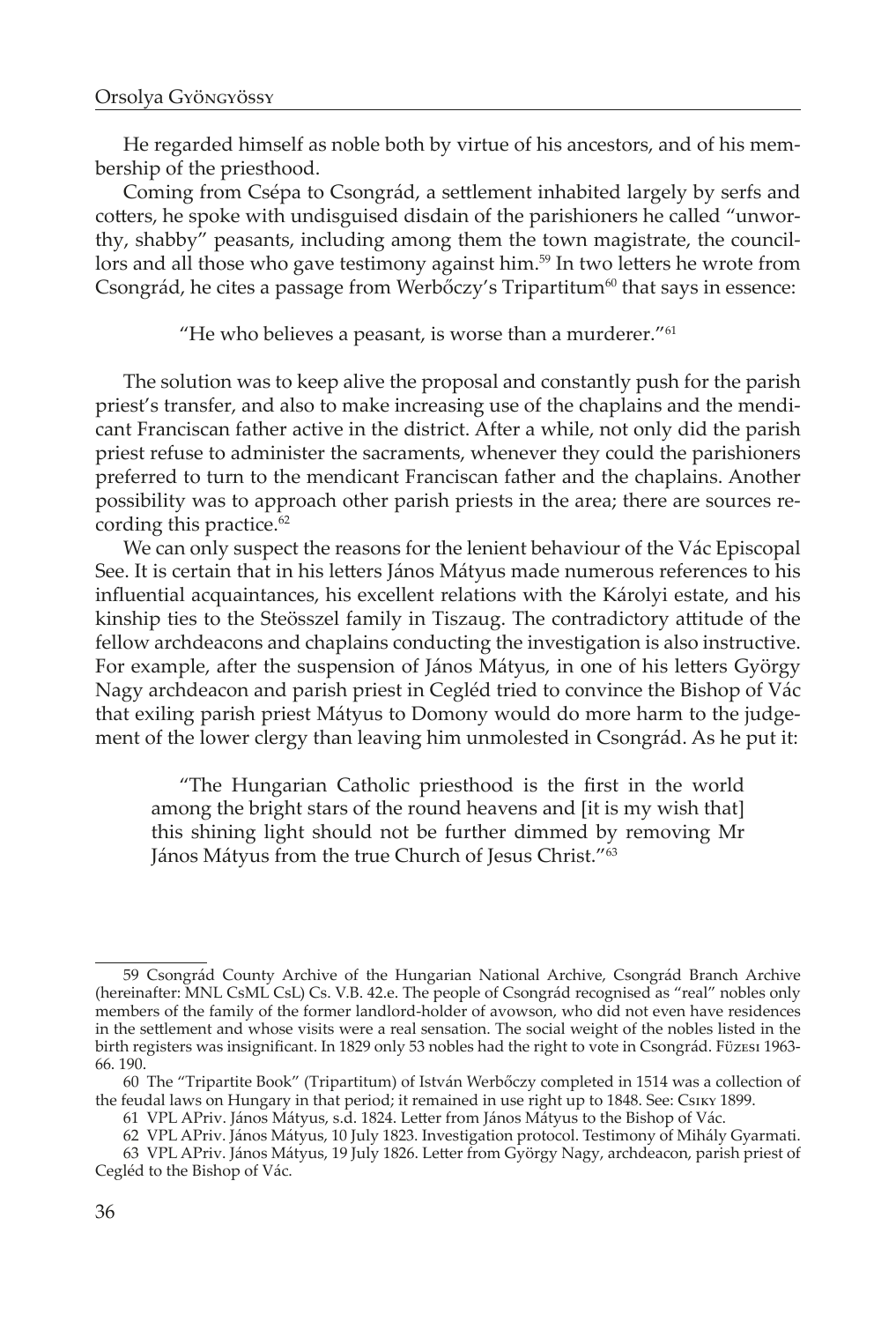In the end his plan to return to Csongrád was not realised; because of his deteriorating physical condition János Mátyus was unable even to travel to Vác to have his contested cases heard.

After the departure of Mátyus the Csongrád parishioners "looked for a priest for themselves": they chose László Szabó then serving in Kiskundorozsma, whose personal qualities were known to them because he had earlier been a chaplain in Csongrád for four years. He promised to be excellently suited to carry on the spiritual guidance of the Csongrád parish community from where András Kanyó left it in 1802 – but that is another story.

## LITERATURE

#### Bárth, Dániel

2013 Alsópapság és népi kultúra. Kutatási irányok, modellek és megközelítési lehetőségek. [Lower Clergy and Popular Culture. Research Directions, Models and Possible Approaches.] In: Bárth, Dániel (ed.), *Alsópapság, lokális társadalom és népi kultúra a 18*–*20. századi Magyarországon. [Lower Clergy, Local Society and Popular Culture in 18th-20th century Hungary.]* Budapest, ELTE BTK Folklore Tanszék, 9–43.

#### Bednárik, János

2013 A budakeszi tumultus. Egy 19. századi helyi konfliktus elemzése. [The Budakeszi Disturbance. Analysis of a 19<sup>th</sup> Century Local Conflict.] In: Bárth, Dániel (ed.), *Alsópapság, lokális társadalom és népi kultúra a 18-20. századi Magyarországon. [Lower Clergy, Local Society and Popular Culture in 18th-20th century Hungary.]* Budapest, ELTE BTK Folklore Tanszék, 233-255.

### Chobot, Ferenc

1917 *A váczi egyházmegye történeti névtára II. A papság életadatai. [Historical Catalogue of Names of the Vác diocese II. Biographical Details of the Priests.]* Vác, Dercsényi Dezső vállalata, Pestvidéki Nyomda.

#### Csiky, Kálmán

1899 *Werbőczy István és Hármaskönyve. [István Werbőczy and his Three-part Book.]*  Budapest, Franklin Társulat.

#### Gyöngyössy, Orsolya

2010 Foglalkozásokhoz, egzisztenciális élethelyzetekhez kötődő szentek tisztelete Csongrádon a 18-20. században. [The Veneration of Saints Linked to Occupations, Existential Life Situations, in Csongrád in the 18<sup>th</sup>-20<sup>th</sup> Centuries.] In: Antos, Balázs – Tamás, Ágnes (eds.), *Rajzolatok a magyar történelemről. [Sketches from Hungarian History.]* Szeged, 11–24.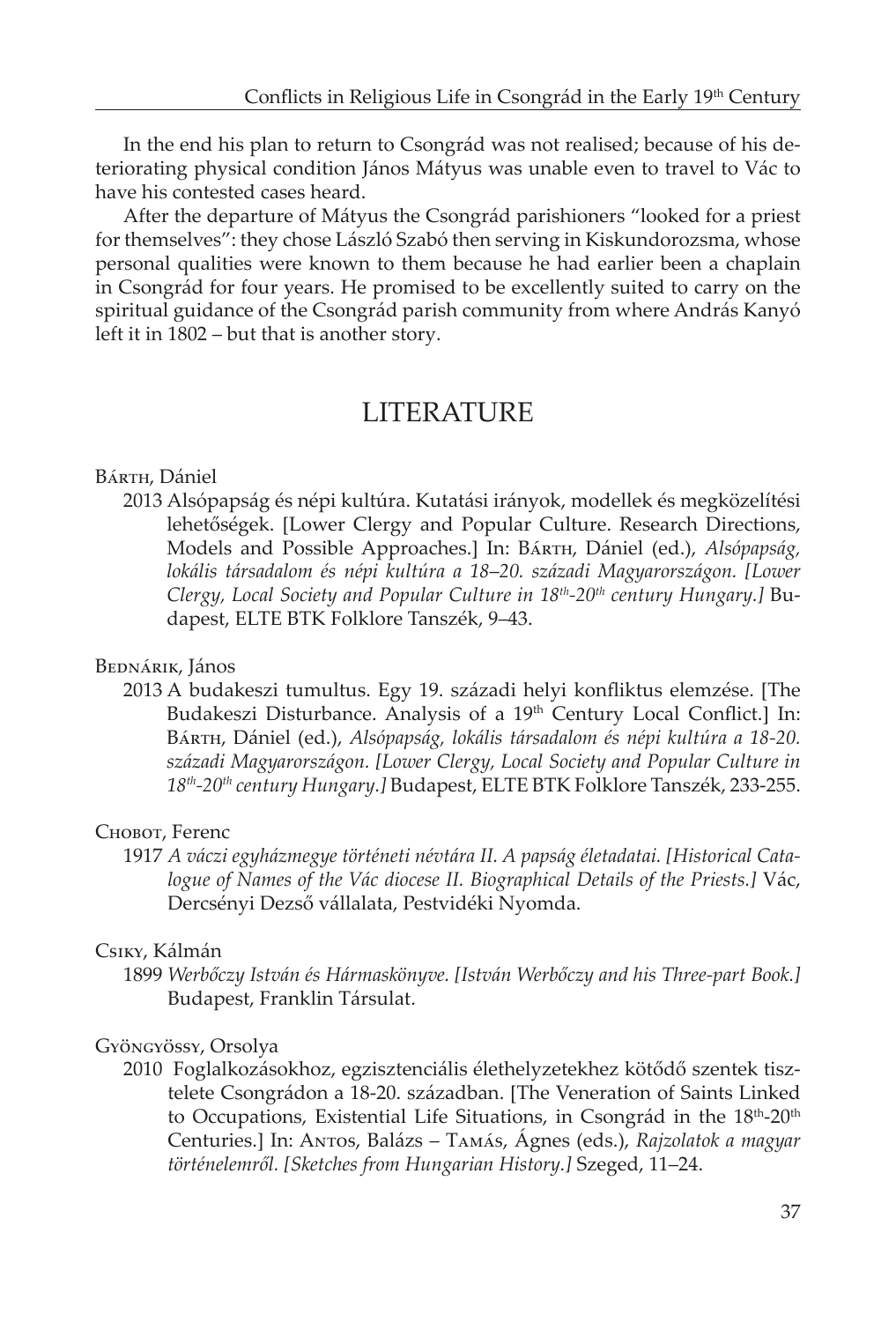- 2013 Historia Vexillorum. Céhzászlók a csongrádi Nagyboldogasszony templomban. [Historia Vexillorum. Guild Banners in the Csongrád Church of Our Lady.] In: Bogár, Judit (ed.), *Az áhítat nem hivatalos alkalmai és formái az 1800 előtti Magyarországon. [Unofficial Occasions and Forms of Devotion in Hungary before 1800.]* Lelkiségtörténeti tanulmányok 4. Piliscsaba, Pázmány Irodalmi Műhely, 71-79.
- 2014 *Plébánia és társadalom. A római katolikus alsópapság és a laikus templomszolgák társadalmi szerepe Csongrádon a 19. század második felében. [Parish and Society. The Social Role of the Roman Catholic Lower Clergy and Lay Church Assistants in Csongrád in the Second Half of the 19th Century.]* Szegedi Vallási Néprajzi Könyvtár 48; A Vallási Kultúrakutatás Könyvei 16. Szeged, Néprajzi és Kulturális Antropológiai Tanszék.
- Magyar Katolikus Lexikon (M. Kat. Lex) [Hungarian Catholic Lexicon] 2001 *VI. kötet. [Vol. VI.]* Diós, István (ed.), Budapest, Szent István Társulat. 2006 *XI. kötet. [Vol. XI.]* Diós, István (ed.), Budapest, Szent István Társulat.

#### Mályusz, Elemér

2007 *Egyházi társadalom a középkori Magyarországon. [Ecclesiastical Society in Mediaeval Hungary.]* Budapest, Műszaki kiadó.

#### Nagy, Iván

1857 *Magyarország családai czimerekkel és nemzedékrendi táblákkal. [Hungarian Families with their Arms and Genealogical Tables.]* Budapest, Kiadja Freibeisz István. Vol. 1.

#### Pór, Mihály – Asztalos, István

1989 *Hét kastély árnyékában. Domony falu története. [In the Shadow of Seven Mansions. History of Domony Village.]* Múzeumi füzetek 41. Aszód, Petőfi Múzeum.

### S. LACKOVITS, Emőke

2012 A lelkész személye, szerepe a közép-dunántúli református közösségekben. [Person and Role of the Minister in Central Transdanubian Calvinist Communities.] In: S. Lackovits, Emőke (ed.), *"Az Úrnak irgalmát örökké éneklem…" Református vallási néprajzi tanulmányok. ["I Sing the Mercy of the Lord Forever". Studies in Calvinist Religious Ethnology.]* Veszprém, 148-158.

#### Szíjártó M, István

2006 A mikrotörténelem. [Microhistory.] In: Bódy, Zsombor – Ö. Kovács, József (eds.), *Bevezetés a társadalomtörténetbe. Hagyományok, irányzatok, módszerek. [Introduction to Social History. Traditions, Trends, Methods.]* Budapest, Osiris Kiadó. 500–520.